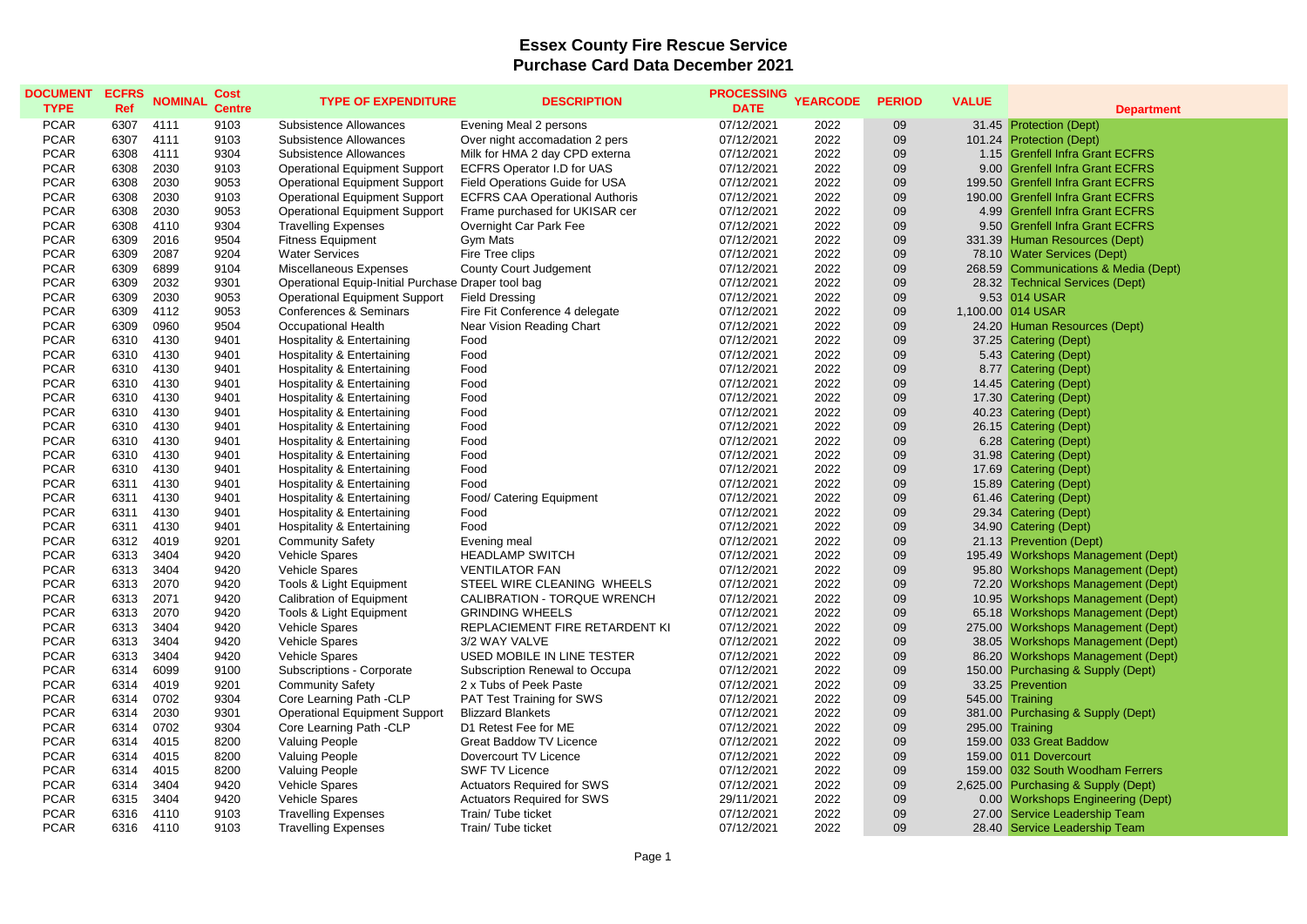## **Essex County Fire Rescue Service Purchase Card Data December 2021**

| <b>DOCUMENT</b><br><b>TYPE</b> | <b>ECFRS</b><br>Ref | <b>NOMINAL</b> | Cost<br><b>Centre</b> | <b>TYPE OF EXPENDITURE</b>                                    | <b>DESCRIPTION</b>             | <b>PROCESSING</b><br><b>DATE</b> | <b>YEARCODE</b> | <b>PERIOD</b> | <b>VALUE</b> |                                        |
|--------------------------------|---------------------|----------------|-----------------------|---------------------------------------------------------------|--------------------------------|----------------------------------|-----------------|---------------|--------------|----------------------------------------|
|                                |                     |                |                       |                                                               |                                |                                  |                 |               |              | <b>Department</b>                      |
| <b>PCAR</b>                    | 6316                | 4110           | 9103                  | <b>Travelling Expenses</b>                                    | Train/ Tube ticket             | 07/12/2021                       | 2022            | 09            |              | 60.70 Service Leadership Team          |
| <b>PCAR</b>                    | 6317                | 4015           | 8200                  | <b>Valuing People</b>                                         | <b>Flowers</b>                 | 07/12/2021                       | 2022            | 09            |              | 30.00 Service Leadership Team          |
| <b>PCAR</b>                    | 6317                | 4130           | 9100                  | Hospitality & Entertaining                                    | Damage deposit for SLT booking | 07/12/2021                       | 2022            | 09            |              | -70.00 Service Leadership Team         |
| <b>PCAR</b>                    | 6317                | 4112           | 9100                  | Conferences & Seminars                                        | Tickets for awards event       | 07/12/2021                       | 2022            | 09            |              | 480.00 Service Leadership Team         |
| <b>PCAR</b>                    | 6317                | 4130           | 9100                  | <b>Hospitality &amp; Entertaining</b>                         | Room booking for SLT meeting   | 07/12/2021                       | 2022            | 09            |              | 490.00 Service Leadership Team         |
| <b>PCAR</b>                    | 6318                | 3404           | 9420                  | Vehicle Spares                                                | 48 x BLACK 25CM WIRE BUCKLE EN | 07/12/2021                       | 2022            | 09            |              | 400.00 Workshops Management (Dept)     |
| <b>PCAR</b>                    | 6319                | 1302           | 9405                  | Electricity                                                   | utility                        | 07/12/2021                       | 2022            | 09            |              | 8.70 Property Services                 |
| <b>PCAR</b>                    | 6319                | 1302           | 9405                  | Electricity                                                   | utility                        | 07/12/2021                       | 2022            | 09            |              | 9.50 1 Lexden Terrace Waltham Abbey    |
| <b>PCAR</b>                    | 6319                | 1302           | 9405                  | Electricity                                                   | utility                        | 07/12/2021                       | 2022            | 09            |              | 20.78 Property Services                |
| <b>PCAR</b>                    | 6319                | 1302           | 9405                  | Electricity                                                   | utility                        | 07/12/2021                       | 2022            | 09            |              | 15.04 Property Services                |
| <b>PCAR</b>                    | 6319                | 2903           | 9405                  | <b>Consultancy Fees</b>                                       | <b>EPC Certificate</b>         | 07/12/2021                       | 2022            | 09            |              | 79.00 1 Lexden Terrace Waltham Abbey   |
| <b>PCAR</b>                    | 6319                | 2903           | 9405                  | <b>Consultancy Fees</b>                                       | <b>EPC Certificate</b>         | 07/12/2021                       | 2022            | 09            |              | 79.00 3 King George Road Waltham Abbey |
| <b>PCAR</b>                    | 6319                | 2903           | 9405                  | <b>Consultancy Fees</b>                                       | <b>EPC Certificate</b>         | 07/12/2021                       | 2022            | 09            |              | 79.00 5 King George Road Waltham Abbey |
| <b>PCAR</b>                    | 6319                | 1302           | 9405                  | Electricity                                                   | utility                        | 07/12/2021                       | 2022            | 09            |              | 9.70 1 Lexden Terrace Waltham Abbey    |
| <b>PCAR</b>                    | 6319                | 1302           | 9405                  | Electricity                                                   | utility                        | 07/12/2021                       | 2022            | 09            |              | 9.54 109 Longmead Avenue Great Baddow  |
| <b>PCAR</b>                    | 6319                | 1302           | 9405                  | Electricity                                                   | utility                        | 07/12/2021                       | 2022            | 09            | 11.06        | 109 Longmead Avenue Great Baddow       |
| <b>PCAR</b>                    | 6319                | 2903           | 9405                  | <b>Consultancy Fees</b>                                       | Planning application           | 07/12/2021                       | 2022            | 09            |              | 485.33 Property Services               |
| <b>PCAR</b>                    | 6319                | 2903           | 9405                  | <b>Consultancy Fees</b>                                       | Planning application           | 07/12/2021                       | 2022            | 09            |              | 320.33 Property Services               |
| <b>PCAR</b>                    | 6320                | 4111           | 9103                  | Subsistence Allowances                                        | accommodate for CFO            | 07/12/2021                       | 2022            | 09            |              | 148.00 Service Leadership Team         |
| <b>PCAR</b>                    | 6321                | 0960           | 9504                  | Occupational Health                                           | <b>ISAR Vaccinations</b>       | 07/12/2021                       | 2022            | 09            |              | 65.00 014 USAR                         |
| <b>PCAR</b>                    | 6321                | 4111           | 9103                  | Subsistence Allowances                                        | Food and drink                 | 07/12/2021                       | 2022            | 09            |              | 7.67 014 USAR                          |
| <b>PCAR</b>                    | 6323                | 0702           | 9304                  | Core Learning Path -CLP                                       | meal / food & drink            | 07/12/2021                       | 2022            | 09            |              | 8.38 Resilience (Dept)                 |
| <b>PCAR</b>                    | 6323                | 4111           | 9304                  | Subsistence Allowances                                        | meal / food & drink            | 07/12/2021                       | 2022            | 09            |              | 16.92 Resilience (Dept)                |
| <b>PCAR</b>                    | 6323                | 4111           | 9304                  | Subsistence Allowances                                        | meal / food & drink            | 07/12/2021                       | 2022            | 09            |              | 13.24 Resilience (Dept)                |
| <b>PCAR</b>                    | 6323                | 4110           | 9304                  | <b>Travelling Expenses</b>                                    | Covid test                     | 07/12/2021                       | 2022            | 09            |              | 18.00 Resilience (Dept)                |
| <b>PCAR</b>                    | 6323                | 4110           | 9304                  | <b>Travelling Expenses</b>                                    | taxi fare                      | 07/12/2021                       | 2022            | 09            |              | 53.82 Resilience (Dept)                |
| <b>PCAR</b>                    | 6323                | 4111           | 9304                  | Subsistence Allowances                                        | meal / food & drink            | 07/12/2021                       | 2022            | 09            |              | 11.53 Resilience (Dept)                |
| <b>PCAR</b>                    | 6323                | 4111           | 9304                  | Subsistence Allowances                                        | hotel accomodation             | 07/12/2021                       | 2022            | 09            |              | 719.75 Resilience (Dept)               |
| <b>PCAR</b>                    | 6323                | 2030           | 9420                  | <b>Operational Equipment Support</b>                          | MOT for service vehicle        | 07/12/2021                       | 2022            | 09            | 49.00        | <b>Resilience (Dept)</b>               |
| <b>PCAR</b>                    | 6323                | 0702           | 9304                  | Core Learning Path -CLP                                       | meal / food & drink            | 07/12/2021                       | 2022            | 09            | 12.30        | <b>Resilience (Dept)</b>               |
| <b>PCAR</b>                    | 6324                | 4111           | 9103                  | Subsistence Allowances                                        | Accommodation                  | 07/12/2021                       | 2022            | 09            | 64.92        | Service Leadership Team                |
| <b>PCAR</b>                    | 6324                | 6899           | 9100                  | Miscellaneous Expenses                                        | Staff rewards                  | 07/12/2021                       | 2022            | 09            |              | 367.50 Service Leadership Team         |
| <b>PCAR</b>                    | 6324                | 4130           | 9100                  | Hospitality & Entertaining                                    | Venue                          | 07/12/2021                       | 2022            | 09            |              | 571.17 Service Leadership Team         |
| <b>PCAR</b>                    | 6325                | 4111           | 9103                  | Subsistence Allowances                                        | 1 x B & B reservation at Premi | 07/12/2021                       | 2022            | 09            |              | 280.89 ICT (Dept)                      |
| <b>PCAR</b>                    | 6325                | 4111           | 9103                  | Subsistence Allowances                                        | 1 x B & B Reservation at Premi | 07/12/2021                       | 2022            | 09            |              | 106.22 Protection Uplift Grant         |
| <b>PCAR</b>                    | 6325                | 4111           | 9103                  | Subsistence Allowances                                        | 1 x B & B Reservation at Premi | 07/12/2021                       | 2022            | 09            |              | 106.22 Protection Uplift Grant         |
| <b>PCAR</b>                    | 6325                | 4005           | 9505                  | <b>IT Consumables</b>                                         | 1 X LogiLink HD0105 HDMI EDID  | 07/12/2021                       | 2022            | 09            | 8.74 ICT     |                                        |
| <b>PCAR</b>                    | 6325                | 4005           | 9505                  | <b>IT Consumables</b>                                         | 4 X 7xinbox 10.65V 58Wh CF-VZS | 07/12/2021                       | 2022            | 09            | 146.24 ICT   |                                        |
| <b>PCAR</b><br><b>PCAR</b>     | 6325<br>6325        | 4005           | 9505<br>9505          | <b>IT Consumables</b>                                         | 1 X Hdsupply x/HC110 HDMI to V | 07/12/2021                       | 2022            | 09<br>09      | 18.15 ICT    |                                        |
|                                |                     | 4005           |                       | <b>IT Consumables</b>                                         | 1 x B&B reservation at Legacy  | 07/12/2021                       | 2022            |               |              | 973.00 Health & Safety (Dept)          |
| <b>PCAR</b>                    | 6325                | 4015           | 8200                  | Valuing People                                                | TV License renewal for Kelvedo | 07/12/2021                       | 2022            | 09            |              | 159.00 Purchasing & Supply (Dept)      |
| <b>PCAR</b>                    | 6325                | 4005           | 9505                  | <b>IT Consumables</b>                                         | 1 x Sharplace RTU5024 Upgrade, | 07/12/2021                       | 2022            | 09            | 51.66 ICT    |                                        |
| <b>PCAR</b>                    | 6325                | 4005           | 9505                  | <b>IT Consumables</b>                                         | 2 x pack of 2 iPhone 12 temper | 07/12/2021                       | 2022            | 09            | 14.07 ICT    |                                        |
| <b>PCAR</b>                    | 6325                | 4005           | 9505                  | <b>IT Consumables</b>                                         | 1 x Battery for Wacom PTH-650- | 07/12/2021                       | 2022            | 09            | 8.90 ICT     |                                        |
| <b>PCAR</b>                    | 6326                | 4019           | 9201                  | <b>Community Safety</b>                                       | DofE Trackerssubscription      | 07/12/2021                       | 2022            | 09            |              | 29.19 Prevention                       |
| <b>PCAR</b>                    | 6326                | 4019           | 9201                  | <b>Community Safety</b>                                       | Zoom Subscription              | 07/12/2021                       | 2022            | 09            |              | 11.99 Prevention                       |
| <b>PCAR</b>                    | 6327                | 0715           | 9304                  | Operational Training Resources - C Metal Trestle x 2          |                                | 07/12/2021                       | 2022            | 09            | 48.32        | <b>Training (Dept)</b>                 |
| <b>PCAR</b>                    | 6327                | 0715           | 9304                  | Operational Training Resources - C Water proof extension lead |                                | 07/12/2021                       | 2022            | 09            |              | 29.17 Training (Dept)                  |
| <b>PCAR</b>                    | 6327                | 4111           | 9304                  | Subsistence Allowances                                        | Tea, coffee, milk & sugar      | 07/12/2021                       | 2022            | 09            |              | 13.99 Training (Dept)                  |
| <b>PCAR</b>                    | 6327                | 4111           | 9304                  | Subsistence Allowances                                        | Tea, coffee, milk & sugar      | 07/12/2021                       | 2022            | 09            |              | 7.85 Training (Dept)                   |